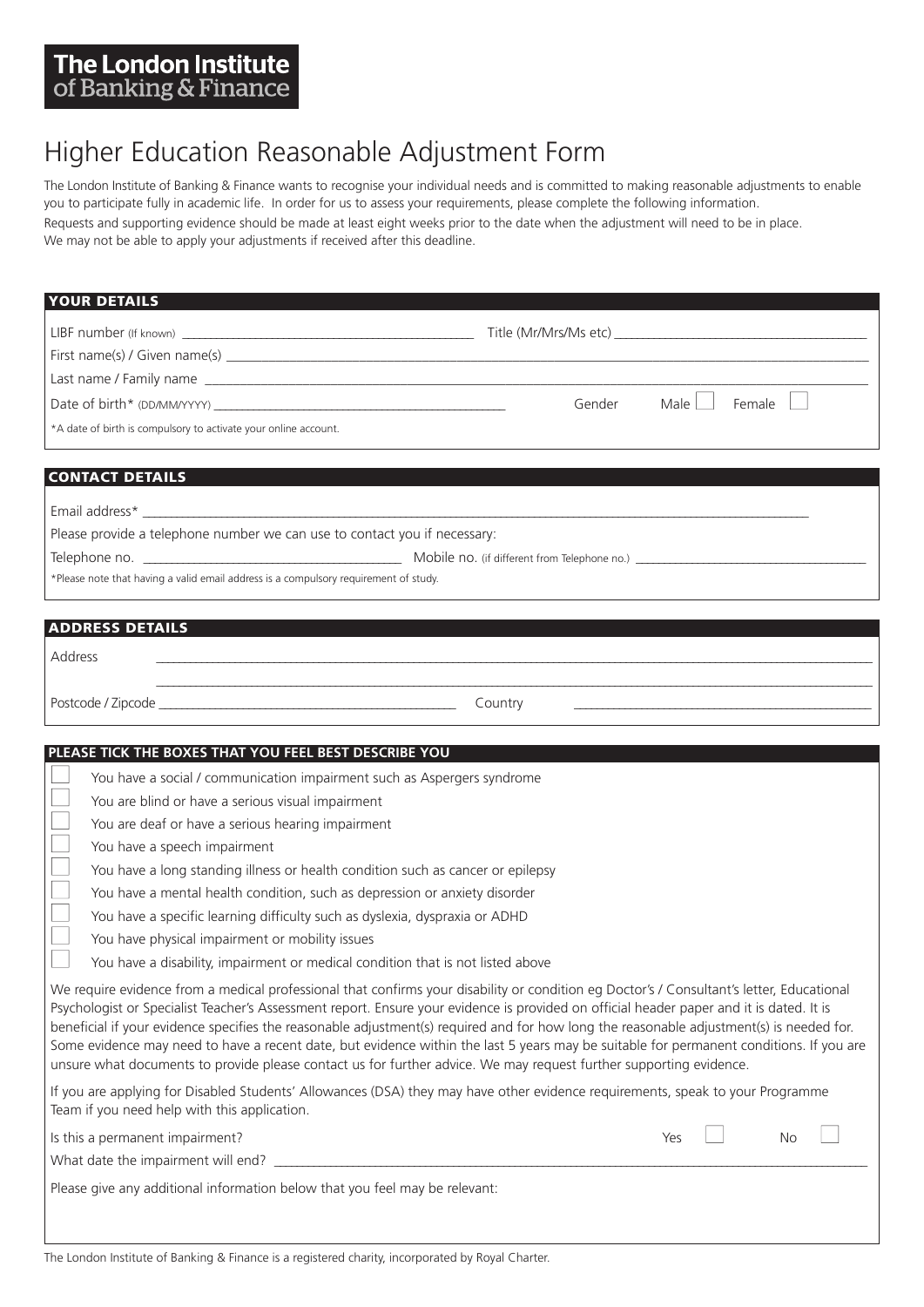### **Requirements for Support**

Listed below are various types of possible support available to students. Please indicate your requirements below:

| Access to the physical environment for examinations                                                                                    | <b>Tick</b> |
|----------------------------------------------------------------------------------------------------------------------------------------|-------------|
| Assistance with evacuating a building quickly in an emergency                                                                          |             |
| Assistance in opening heavy doors                                                                                                      |             |
| Level access to buildings (via lift or ramp)                                                                                           |             |
| Ergonomic Furniture (including seating / desks)                                                                                        |             |
| Reserved area for wheelchair / mobility scooter                                                                                        |             |
| Easy access to bathroom facilities                                                                                                     |             |
| Reserved seating near front / light source / window / exit                                                                             |             |
| Loop / Infrared system for hearing aid                                                                                                 |             |
|                                                                                                                                        |             |
| <b>Examination arrangements</b>                                                                                                        |             |
| Extra time                                                                                                                             |             |
| Use of a computer                                                                                                                      |             |
| A reader                                                                                                                               |             |
| A scribe to transcribe your answers                                                                                                    |             |
| A separate room from the main examination room                                                                                         |             |
| Rest or nutrition breaks                                                                                                               |             |
| Examination paper produced in an alternative format (eg large type face)                                                               |             |
| Please specify:                                                                                                                        |             |
|                                                                                                                                        |             |
|                                                                                                                                        |             |
| <b>Lectures</b>                                                                                                                        |             |
| Learning materials required in advance                                                                                                 |             |
| Learning material required in an alternative format, please provide details on what format you need (eg large type face)               |             |
|                                                                                                                                        |             |
| Loop / Infrared system for hearing aid                                                                                                 |             |
| Permission to record lectures - own equipment to be supplied                                                                           |             |
| By requesting permission to record you agree recordings will be for your own study purpose, not to upload or share them with           |             |
| others & to delete them after completion of the module.                                                                                |             |
| (Students can apply for a Disabled Students Allowance for a Specialist equipment allowance. Visit www.gov.uk for further information.) |             |
| <b>Additional information</b>                                                                                                          |             |
| If the support you require is not listed above, please provide details below so that your request may be considered.                   |             |
|                                                                                                                                        |             |
|                                                                                                                                        |             |
|                                                                                                                                        |             |
|                                                                                                                                        |             |
|                                                                                                                                        |             |
|                                                                                                                                        |             |
|                                                                                                                                        |             |
|                                                                                                                                        |             |
|                                                                                                                                        |             |
|                                                                                                                                        |             |
|                                                                                                                                        |             |
|                                                                                                                                        |             |
|                                                                                                                                        |             |
|                                                                                                                                        |             |